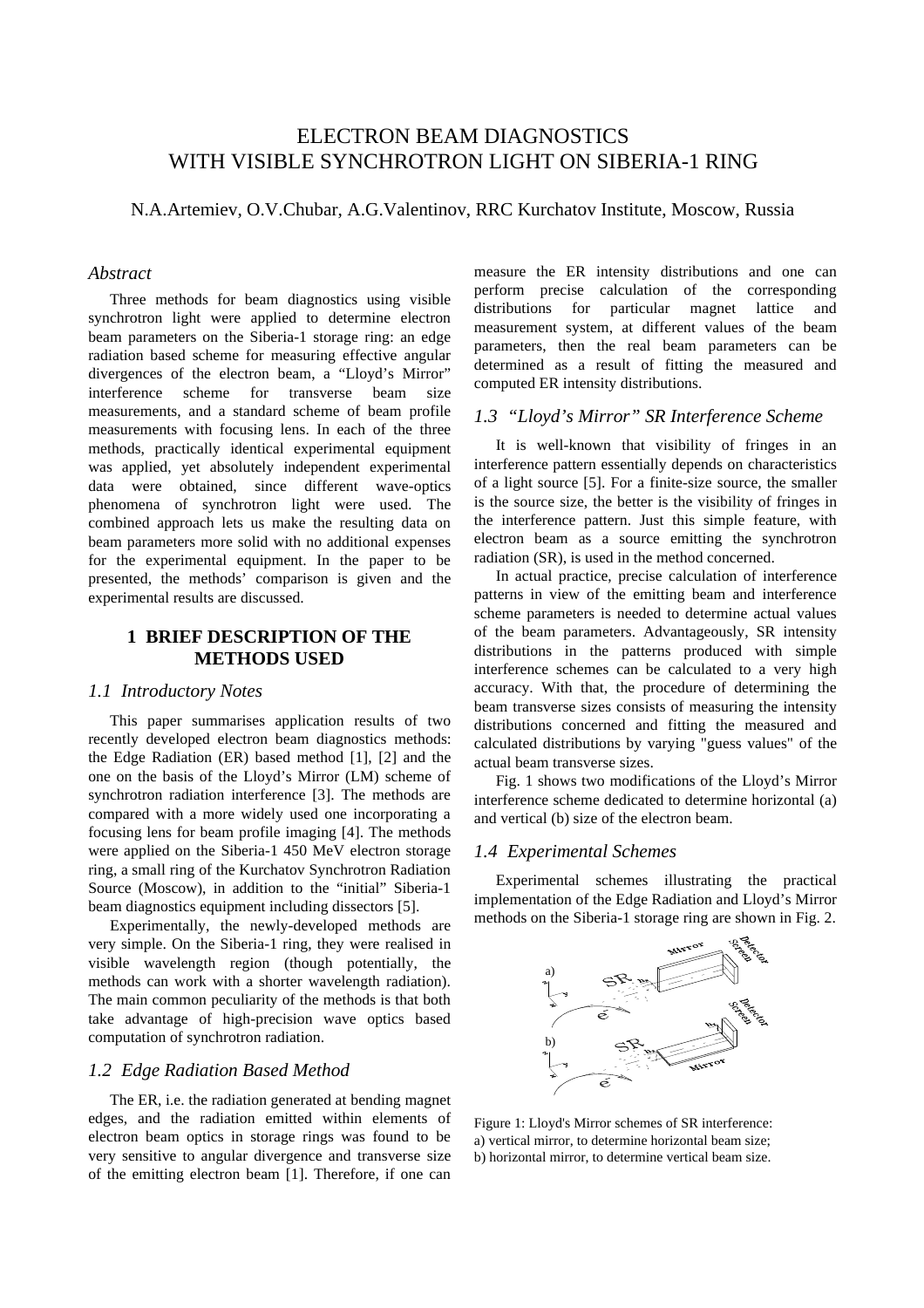

Figure 2: Realisation of the ER (A) and "Lloyd's Mirror" (B) based methods on the Siberia-1 storage ring. 1- bending magnets; 2- extraction window; 3- neutral filters;

4- interference filter; 5- semitransparent mirror; 6- CCD-matrix cameras; 7- interface; 8- computer; 9- object plane; 10- lens; 11- vertical (a) and horizontal (b) flat Lloyd's Mirror plates. Figure 3: Fitting of measured and computed ER intensity

At practical measurements, the scheme B had a modification in which instead of the Lloyd's Mirror plates, a focusing Lens was installed in the common part of the beamline, thus realising the lens based scheme for beam profile measurements [4]. The Figure 2 clearly indicates that practically identical equipment was used in the methods. For both the ER and LM schemes, an interference filter is one of the most important elements.

As concerning differences between the schemes, we would like to point out that the ER scheme is installed on a beamline from a straight section of the storage ring, whereas the LM and Lens methods were realised on a beamline from uniform field of a bending magnet.

## **2 EXPERIMENTAL RESULTS**

#### *2.1 Edge Radiation*

It can be shown that in the case when no beam focusing elements are located within a straight section, the ER intensity distributions depend on RMS electron beam divergences  $\sigma_{x}$ <sup>*,*</sup>,  $\sigma_{z}$ <sup>*'*</sup> and transverse sizes  $\sigma_{x}$ ,  $\sigma_{z}$ <sup>*in*</sup> combinations:  $\sigma_{x'(z') \in \hat{f}}^2 \equiv \sigma_{x'(z)}^2 + \sigma_{x(z)}^2 / y^2 + 2M_{xx'(zz')}/y$ , where  $M_{xx'(\tau z')}$  is second-order central mixed moment of particle density distribution in transverse phase space, *y* is distance from the middle of the straight section or some other "initial point" within straight section to detector. The values of  $\sigma_{x'(z)}$ ,  $\sigma_{x(z)}$ ,  $M_{xx'(zz')}$ ,  $\sigma_{x'(z')eff}$  refer to that point.

One value of  $\sigma_{x'eff}$  and one of  $\sigma_{z'eff}$  can be potentially determined from the ER intensity distribution measured at one distance *y*. Actual possibility to determine <sup>σ</sup>*x'eff* or <sup>σ</sup>*z'eff* depends on the straight section length *L*, bandwidth  $\Delta\lambda$  of the monochromatic filter used, beam energy, detector dynamic range. Approximately, one can show that for the straight section large enough and the standard commercially available CCD detector, <sup>σ</sup>*z'eff* can be determined with appropriate precision if it takes place  $\sigma_{\text{eff}} > \sqrt{\Delta \lambda/(2L)}/4$ .



distributions at  $E = 450$  MeV,  $\lambda = 560$  nm,  $y = 547$  cm: a) halftone presentation of the measured distribution; b,c) intensity distributions along horizontal and vertical lines: I- measured, II- computation best-fit giving  $\sigma_{x'eff} = 0.70 \pm 0.06$  mr and <sup>σ</sup>*z'eff*= 0.154 ± 0.014 mr, III,IV- computed distributions for the values of  $\sigma_{x'eff}$  and  $\sigma_{z'eff}$  30% smaller (III) and 30% larger (IV) of the corresponding best-fit values.

Algorithms to determine beam emittances  $\varepsilon_r$ ,  $\varepsilon_z$ , and energy spread  $\sigma_{N}/E$  (as well as  $\sigma_{X'}$ ,  $\sigma_{Z'}$ ,  $\sigma_{X'}$ ,  $\sigma_{Z'}$ ,  $M_{XX'}$ ) from the best-fit values of  $\sigma_{x' \text{eff}}$  and  $\sigma_{z' \text{eff}}$ , applying data on betaand dispersion- functions, were discussed in [2]. To determine the set of horizontal parameters, one needs two values of  $\sigma_{x'eff}$  corresponding to different distances *y* (the larger the difference the better, approximate subdividing parameter is beta-function value). To determine vertical parameters, one value of  $\sigma_{\text{ref}}$  is sufficient.

Some values of electron beam parameters derived from the ER measurements, are given in Tables 1 and 2.

#### *2.2 Lloyd's Mirror*

A distinctive feature of the method on the basis of the Lloyd's Mirror interference scheme is that, unlike in the previous method, the interference pattern is not sensitive to angular divergences of the electron beam: it "feels" only the transverse size. Analytical formulas for the use in fitting procedures to determine beam transverse sizes from measured intensity distributions in the SR interference patterns were presented earlier [3]. In [3], it was assumed that horizontal mirror plane is parallel to the orbit plane. However, at actual measurements, small tilt of the mirror plane can take place. This tilt can be easily determined and taken into account if vertical position of the interference pattern respective to the direct SR distribution is determined at the measurements.

At the beam size measurements, one should keep in mind that the finite bandwidth of the interference filter influences the interference pattern the same way as the finite beam size. More accurately, not exactly the beam